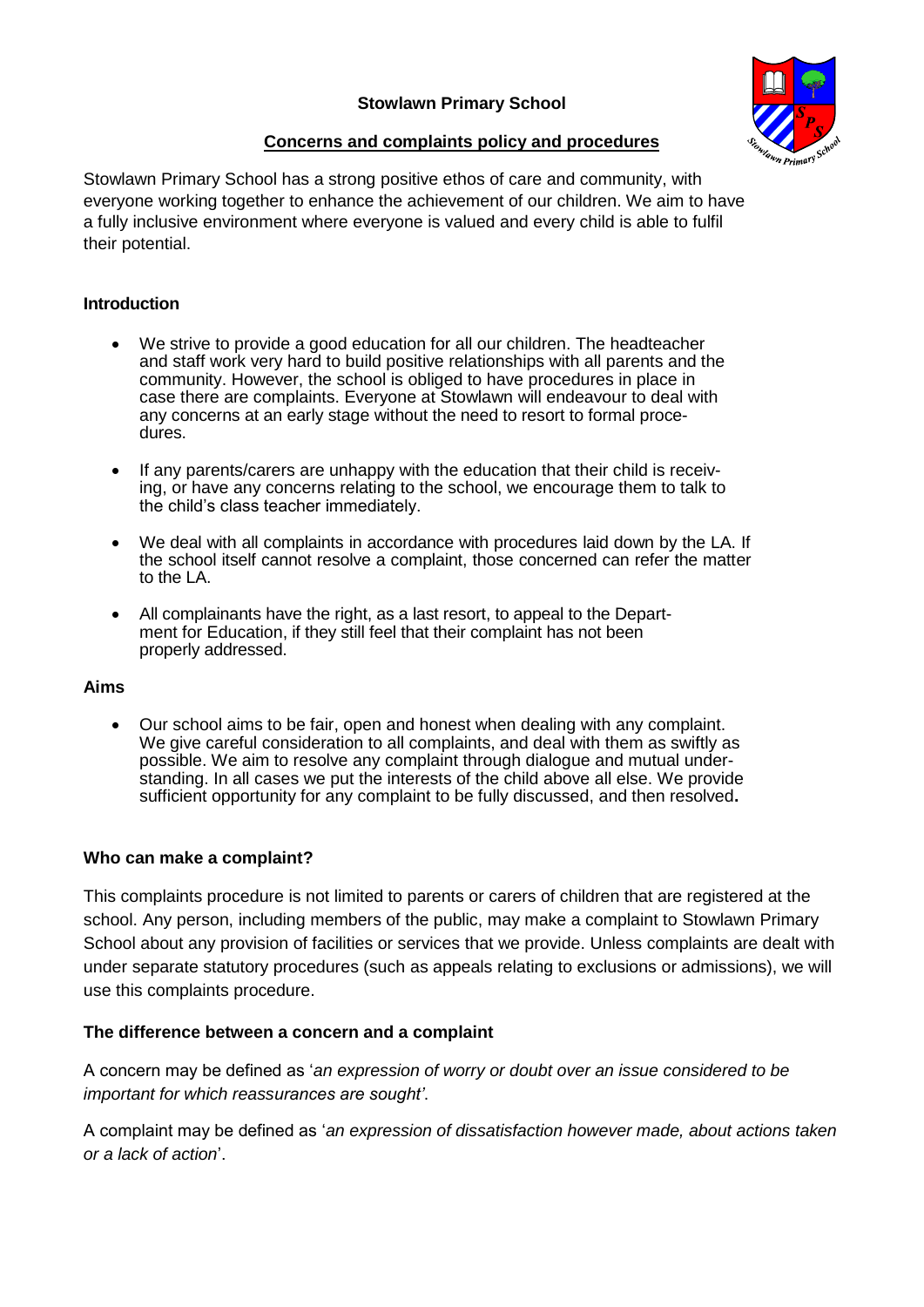It is in everyone's interest that concerns and complaints are resolved at the earliest possible stage. Many issues can be resolved informally, without the need to use the formal stages of the complaints procedure. Stowlawn Primary School takes concerns seriously and will make every effort to resolve the matter as quickly as possible.

If there is difficulty discussing a concern with a particular member of staff, we will respect the views of the complainant. In these cases, the Headteacher, will refer the complainant to another staff member. Similarly, if the member of staff directly involved feels unable to deal with a concern, the complainant will be referred to another staff member. The member of staff may be more senior but does not have to be. The ability to consider the concern objectively and impartially is more important.

We understand however, that there are occasions when people would like to raise their concerns formally. In this case, Stowlawn Primary School will attempt to resolve the issue internally, through the stages outlined within this complaints procedure.

#### **How to raise a concern or make a complaint**

A concern or complaint can be made in person, in writing or by telephone. A concern or complaint may also be made by a third party acting on behalf of a complainant, as long as they have appropriate consent to do so.

Concerns should be raised with either the class teacher or headteacher. If the issue remains unresolved, the next step is to make a formal complaint.

Complainants should not approach individual governors to raise concerns or complaints. They have no power to act on an individual basis and it may also prevent them from considering complaints at Stage 2 of the procedure.

Complaints against school staff (except the headteacher) should be made in the first instance, to the headteacher via the school office*.* These need to be marked as Private and Confidential.

Complaints that involve, or are about, the headteacher should be addressed to the Chair of Governors, via the school office. These need to be marked as Private and Confidential.

Complaints about the Chair of Governors, any individual governor or the whole governing body should be addressed to the Clerk to the Governing Body via the school office. These need to be marked as Private and Confidential.

For ease of use, a template complaint form is included at the end of this procedure. If help is in completing the form, the school office or third party organisations such as the Citizens Advice may be contacted.

In accordance with equality law, we will consider making reasonable adjustments if required, to enable complainants to access and complete this complaints procedure. For instance, providing information in alternative formats, assisting complainants in raising a formal complaint or holding meetings in accessible locations.

#### **Anonymous complaints**

We will not normally investigate anonymous complaints. However, the headteacher or Chair of Governors, as appropriate, will determine whether the complaint warrants an investigation.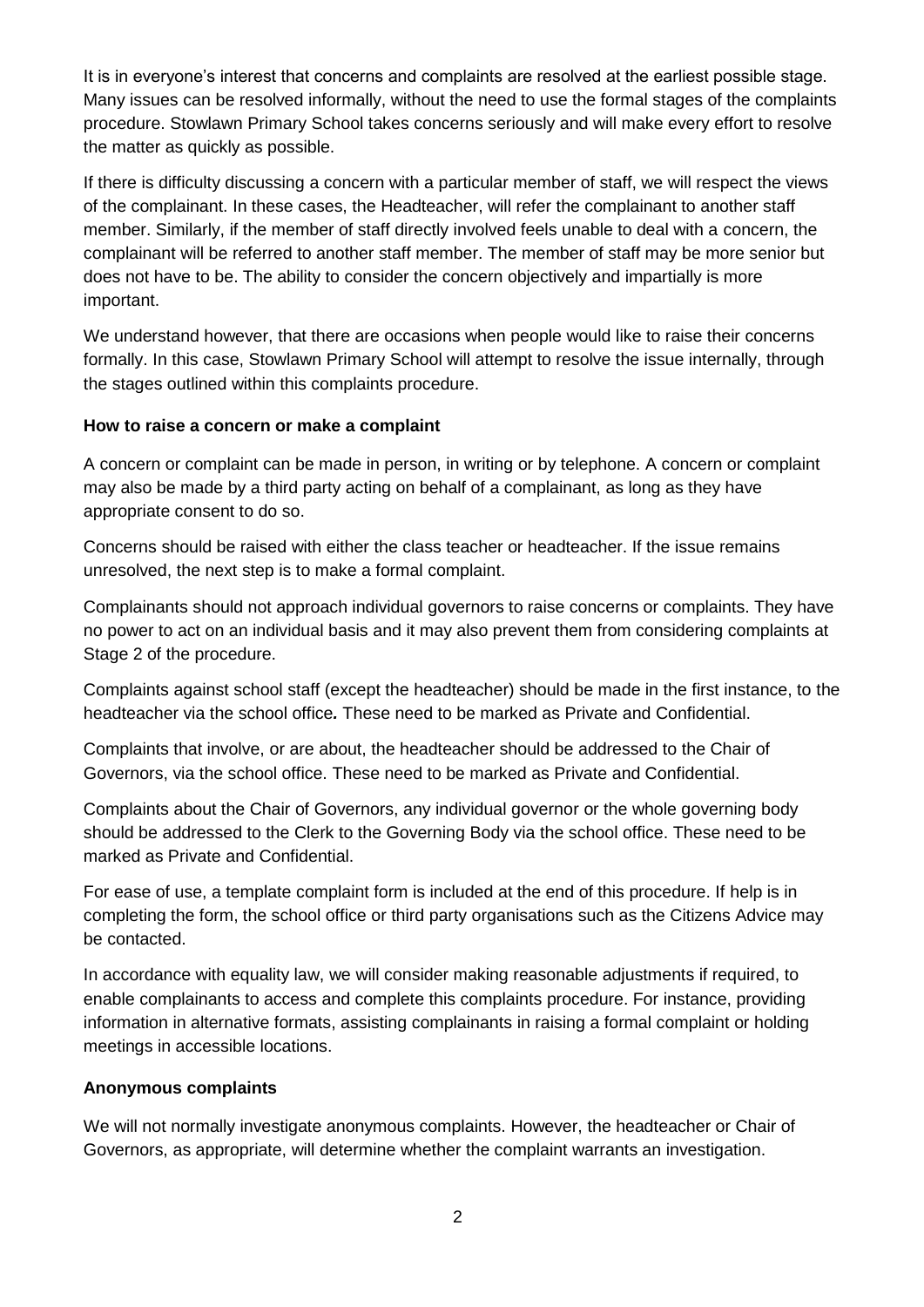# **Time scales**

A complaint must be raised within three months of the incident or, where a series of associated incidents have occurred, within three months of the last of these incidents. We will consider complaints made outside of this time frame only if exceptional circumstances apply.

# **Complaints received outside of term time**

We will consider complaints made outside of term time to have been received on the first school day after the holiday period.

## **Scope of this Complaints Procedure**

This procedure covers all complaints about any provision of facilities or services by Stowlawn Primary School, other than complaints that are dealt with under other statutory procedures, including those listed below.

|           | <b>Exceptions</b>                 | Who to contact                                            |
|-----------|-----------------------------------|-----------------------------------------------------------|
|           | Admissions to schools             | Concerns about admissions, statutory assessments of       |
|           |                                   |                                                           |
| $\bullet$ | Statutory assessments of          | Special Educational Needs, or school re-organisation      |
|           | <b>Special Educational Needs</b>  | proposals should be raised with the local authority       |
| $\bullet$ | School re-organisation            |                                                           |
|           | proposals                         |                                                           |
|           |                                   |                                                           |
| $\bullet$ | Matters likely to require a Child | Complaints about child protection matters are handled     |
|           | Protection Investigation          | under our child protection and safeguarding policy and in |
|           |                                   | accordance with relevant statutory guidance.              |
|           |                                   | If you have serious concerns, you may wish to contact     |
|           |                                   | the local authority designated officer (LADO) who has     |
|           |                                   | local responsibility for safeguarding or the Multi-Agency |
|           |                                   | Safeguarding Hub (MASH).                                  |
|           |                                   |                                                           |
|           | Exclusion of children from        | Further information about raising concerns about          |
|           | school*                           | exclusion can be found at: www.gov.uk/school-discipline-  |
|           |                                   | exclusions/exclusions.                                    |
|           |                                   | *complaints about the application of the behaviour policy |
|           |                                   | can be made through the school's complaints procedure.    |
|           |                                   |                                                           |
|           | Whistleblowing                    | We have an internal whistleblowing procedure for all our  |
|           |                                   | employees, including temporary staff and contractors.     |
|           |                                   | The Secretary of State for Education is the prescribed    |
|           |                                   | person for matters relating to education for              |
|           |                                   | whistleblowers in education who do not want to raise      |
|           |                                   |                                                           |
|           |                                   | matters direct with their employer. Referrals can be      |
|           |                                   | made at: www.education.gov.uk/contactus.                  |
|           |                                   | Volunteer staff who have concerns about our school        |
|           |                                   | should complain through the school's complaints           |
|           |                                   | procedure. You may also be able to complain direct to     |
|           |                                   | the LA or the Department for Education (see link above),  |
|           |                                   |                                                           |
|           |                                   | depending on the substance of your complaint.             |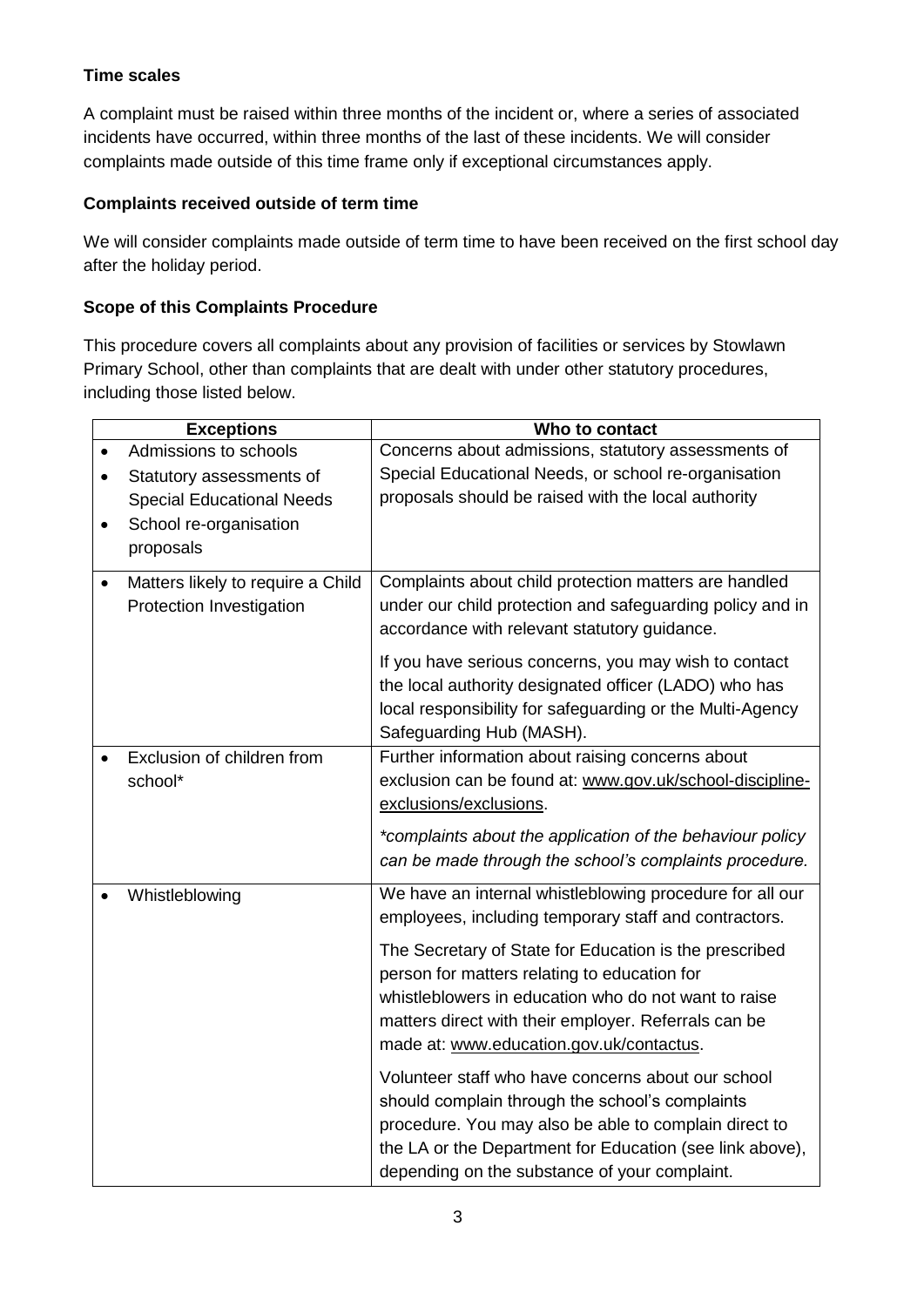| Staff grievances                                                                                         | Complaints from staff will be dealt with under the<br>school's internal grievance procedures.                                                                                                                |
|----------------------------------------------------------------------------------------------------------|--------------------------------------------------------------------------------------------------------------------------------------------------------------------------------------------------------------|
| Staff conduct                                                                                            | Complaints about staff will be dealt with under the<br>school's internal disciplinary procedures, if appropriate.                                                                                            |
|                                                                                                          | Complainants will not be informed of any disciplinary<br>action taken against a staff member as a result of a<br>complaint. However, the complainant will be notified that<br>the matter is being addressed. |
| Complaints about services<br>provided by other providers<br>who may use school premises<br>or facilities | Providers should have their own complaints procedure to<br>deal with complaints about service. Please contact them<br>direct.                                                                                |
| National Curriculum - content                                                                            | Please contact the Department for Education at:<br>www.education.gov.uk/contactus                                                                                                                            |

If other bodies are investigating aspects of the complaint, for example the police, local authority (LA) safeguarding teams or Tribunals, this may impact on our ability to adhere to the timescales within this procedure or result in the procedure being suspended until those public bodies have completed their investigations.

If a complainant commences legal action against Stowlawn Primary School in relation to their complaint, we will consider whether to suspend the complaints procedure in relation to their complaint until those legal proceedings have concluded.

### **Resolving complaints**

At each stage in the procedure, Stowlawn Primary School wants to resolve the complaint. If appropriate, we will acknowledge that the complaint is upheld in whole or in part. In addition, we may offer one or more of the following:

- an explanation
- an admission that the situation could have been handled differently or better
- an assurance that we will try to ensure the event complained of will not recur
- an explanation of the steps that have been or will be taken to help ensure that it will not happen again and an indication of the timescales within which any changes will be made
- an undertaking to review school policies in light of the complaint
- an apology.

### **Withdrawal of a Complaint**

If a complainant wants to withdraw their complaint, we will ask them to confirm this in writing.

# **Stage 1**

Formal complaints must be made to the headteacher (unless they are about the headteacher), via the school office. This may be done in person, in writing (preferably on the Complaint Form), or by telephone.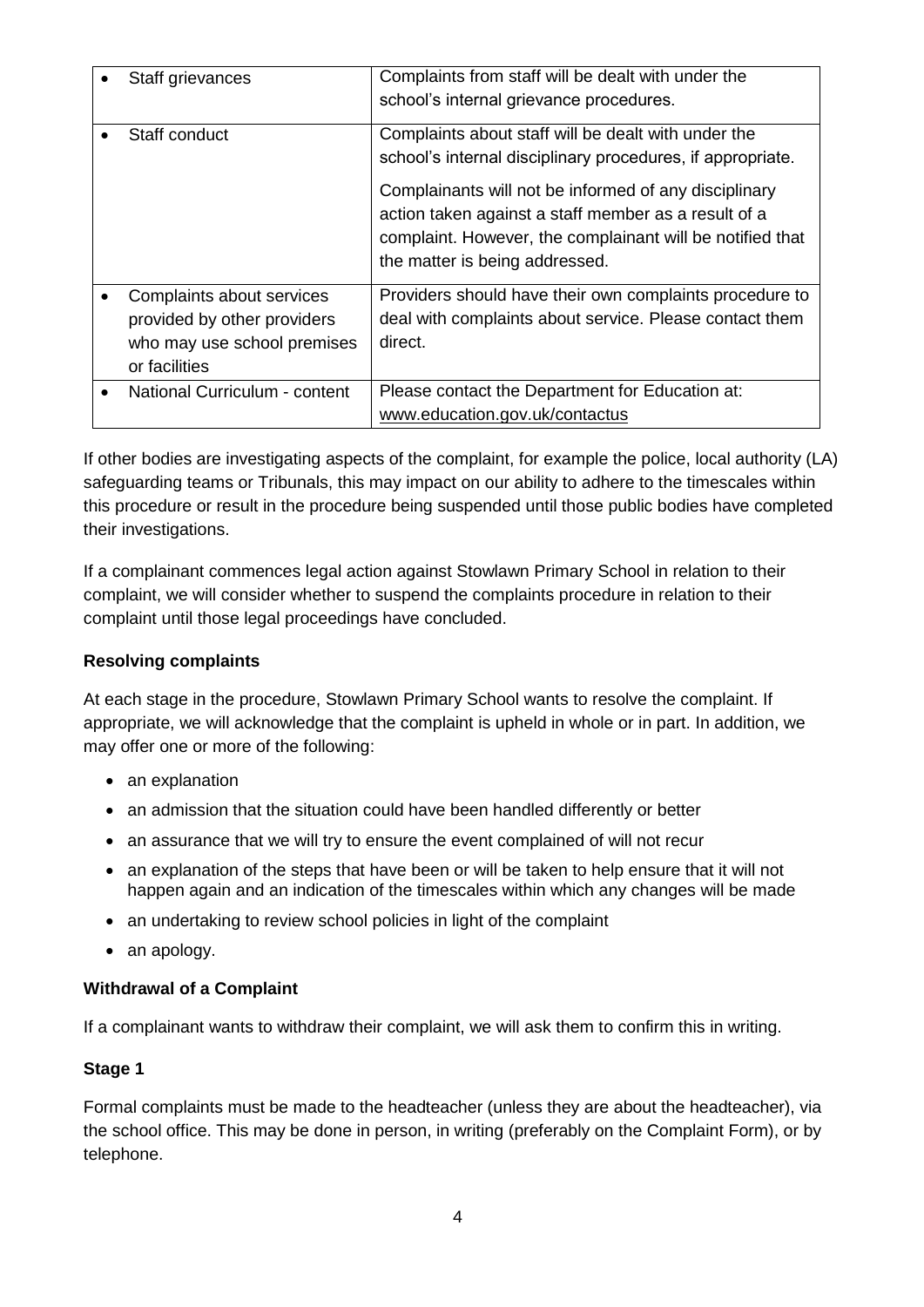The headteacher will record the date the complaint is received and will acknowledge receipt of the complaint in writing (either by letter or email) within three school days.

Within this response, the headteacher will seek to clarify the nature of the complaint, ask what remains unresolved and what outcome the complainant would like to see. The headteacher can consider whether a face-to-face meeting is the most appropriate way of doing this.

*Note: The headteacher may delegate the investigation to another member of the school's senior leadership team but not the decision to be taken.*

During the investigation, the headteacher (or investigator) will:

- if necessary, interview those involved in the matter and/or those complained of, allowing them to be accompanied if they wish
- keep a written record of any meetings/interviews in relation to their investigation.

At the conclusion of their investigation, the headteacher will provide a formal written response within five school days of the date of receipt of the complaint.

If the headteacher is unable to meet this deadline, they will provide the complainant with an update and revised response date.

The response will detail any actions taken to investigate the complaint and provide a full explanation of the decision made and the reason(s) for it. Where appropriate, it will include details of actions Stowlawn Primary School will take to resolve the complaint.

The headteacher will advise the complainant of how to escalate their complaint should they remain dissatisfied with the outcome of Stage 1.

If the complaint is about the headteacher, or a member of the governing body (including the Chair or Vice-Chair), a suitably skilled governor will be appointed to complete all the actions at Stage 1.

Complaints about the headteacher or member of the governing body must be made to the Clerk, via the school office.

If the complaint is:

- jointly about the Chair and Vice Chair or
- the entire governing body or
- the majority of the governing body

Stage 1 will be considered by an independent investigator appointed by the governing body. At the conclusion of their investigation, the independent investigator will provide a formal written response.

#### **Stage 2**

If the complainant is dissatisfied with the outcome at Stage 1 and wishes to take the matter further, they can escalate the complaint to Stage 2: a meeting with members of the governing body's complaints committee, which will be formed of the first three, impartial, governors available. This is the final stage of the complaints procedure.

A request to escalate to Stage 2 must be made to the Clerk, via the school office, within three school days of receipt of the Stage 1 response.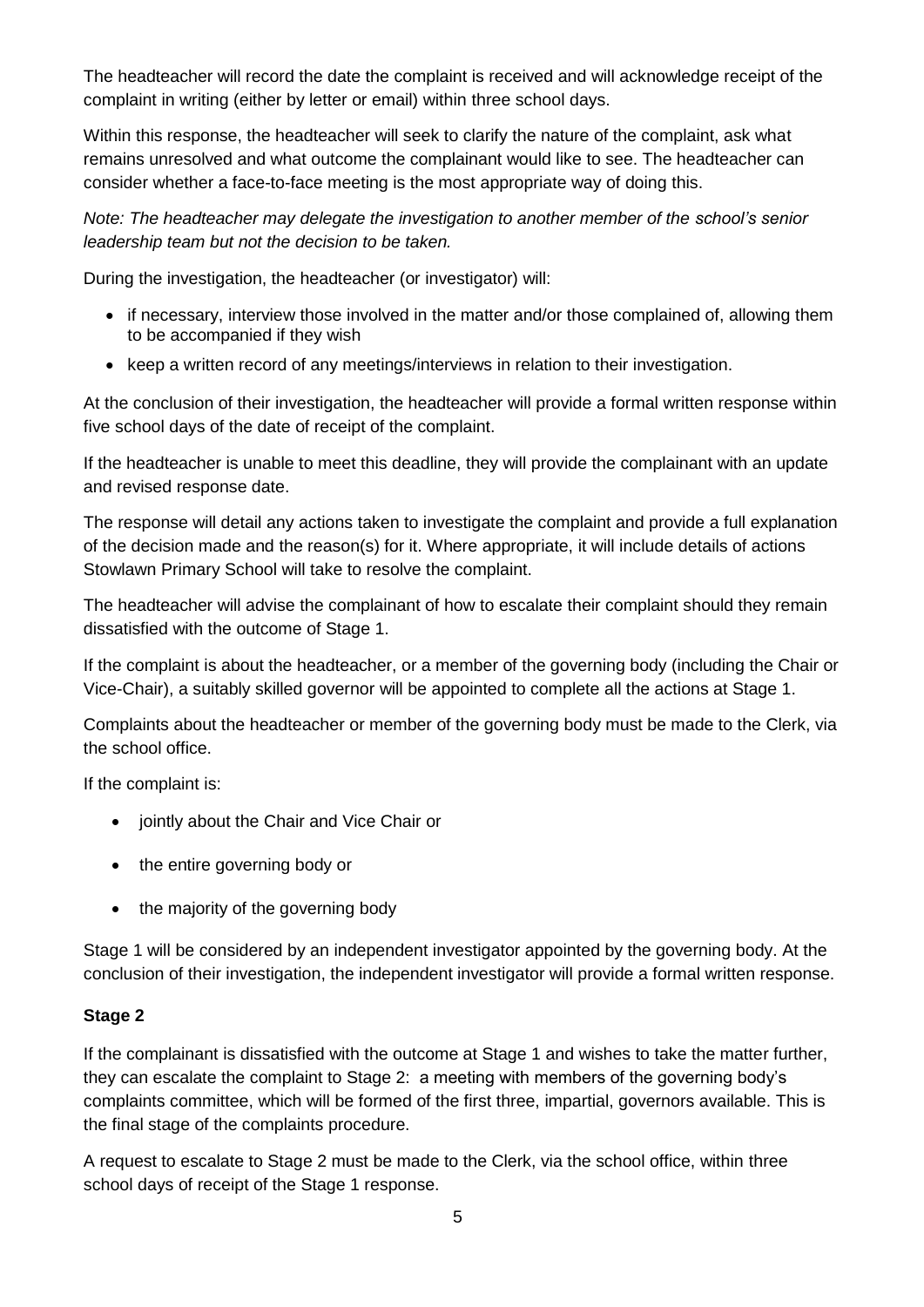The Clerk will record the date the complaint is received and acknowledge receipt of the complaint in writing (either by letter or email) within three school days.

Requests received outside of this time frame will only be considered if exceptional circumstances apply.

The Clerk will write to the complainant to inform them of the date of the meeting. They will aim to convene a meeting within ten school days of receipt of the Stage 2 request. If this is not possible, the Clerk will provide an anticipated date and keep the complainant informed.

If the complainant rejects the offer of three proposed dates, without good reason, the Clerk will decide when to hold the meeting. It will then proceed in the complainant's absence on the basis of written submissions from both parties.

The complaints committee will consist of at least three governors with no prior involvement or knowledge of the complaint. Prior to the meeting, they will decide amongst themselves who will act as the Chair of the Complaints Committee. If there are fewer than three governors from Stowlawn Primary School available, the Clerk will source any additional, independent governors through another local school or through their LA's Governor Services team, in order to make up the committee. Alternatively, an entirely independent committee may be convened to hear the complaint at Stage 2.

The committee will decide whether to deal with the complaint by inviting parties to a meeting or through written representations, but in making their decision they will be sensitive to the complainant's needs.

If the complainant is invited to attend the meeting, they may bring someone along to provide support. This can be a relative or friend. Generally, we do not encourage either party to bring legal representatives to the committee meeting. However, there may be occasions when legal representation is appropriate. For instance, if a school employee is called as a witness in a complaint meeting, they may wish to be supported by union and/or legal representation.

*Note: Complaints about staff conduct will not generally be handled under this complaints procedure. Complainants will be advised that any staff conduct complaints will be considered under staff disciplinary procedures, if appropriate, but outcomes will not be shared with them.* 

Representatives from the media are not permitted to attend.

At least five school days before the meeting, the Clerk will:

- confirm and notify the complainant of the date, time and venue of the meeting, ensuring that, if the complainant is invited, the dates are convenient to all parties and that the venue and proceedings are accessible
- request copies of any further written material to be submitted to the committee at least three school days before the meeting.

Any written material will be circulated to all parties at least two school days before the date of the meeting. The committee will not normally accept, as evidence, recordings of conversations that were obtained covertly and without the informed consent of all parties being recorded.

The committee will also not review any new complaints at this stage or consider evidence unrelated to the initial complaint to be included. New complaints must be dealt with from Stage 1 of the procedure.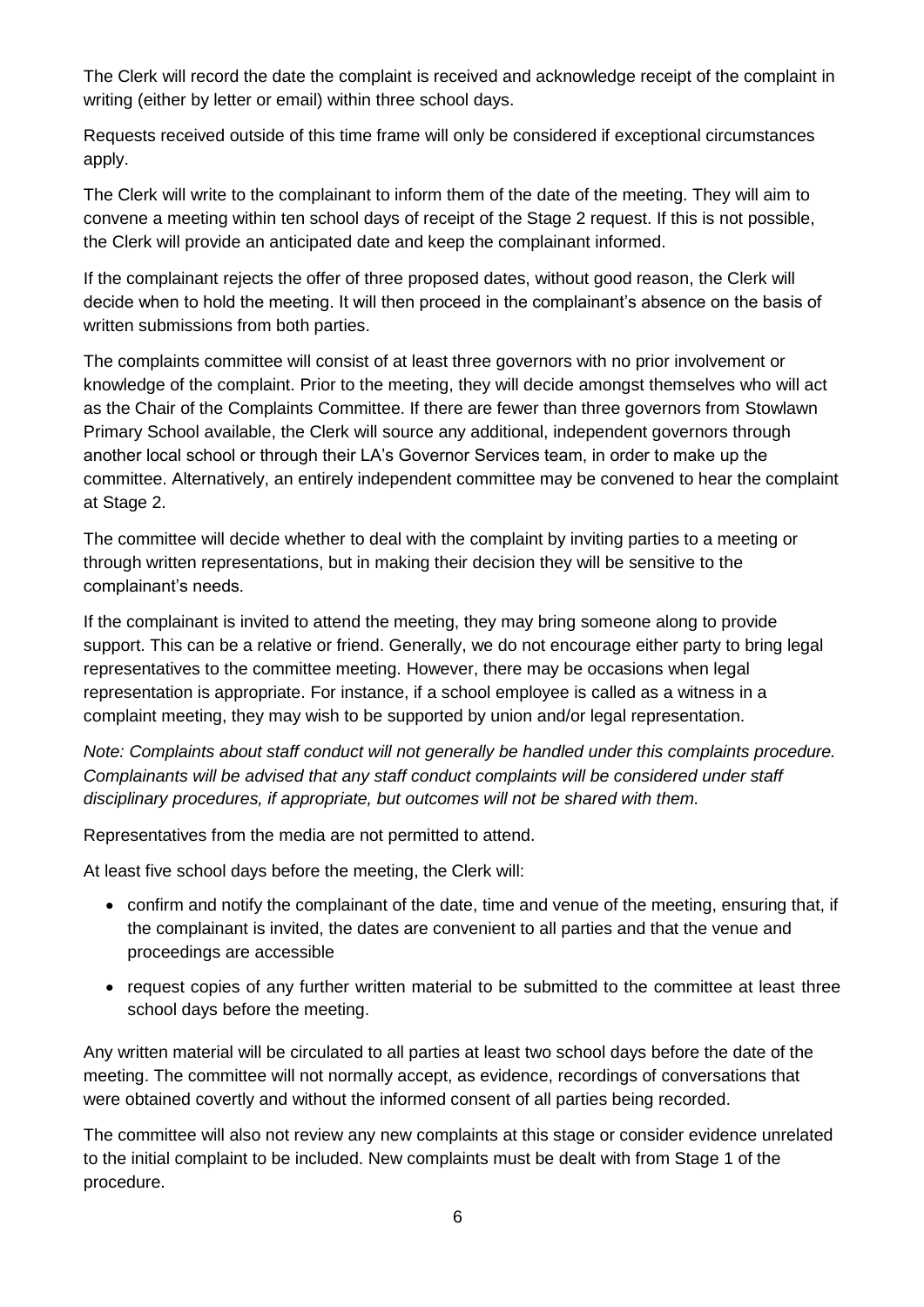The meeting will be held in private. Electronic recordings of meetings or conversations are not normally permitted unless a complainant's own disability or special needs require it. Prior knowledge and consent of all parties attending must be sought before meetings or conversations take place. Consent will be recorded in any minutes taken.

The committee will consider the complaint and all the evidence presented. The committee can:

- uphold the complaint in whole or in part
- dismiss the complaint in whole or in part.

If the complaint is upheld in whole or in part, the committee will:

- decide on the appropriate action to be taken to resolve the complaint
- where appropriate, recommend changes to the school's systems or procedures to prevent similar issues in the future.

The Chair of the Committee will provide the complainant and Stowlawn Primary School with a full explanation of their decision and the reason(s) for it, in writing, within five school days.

The letter to the complainant will include details of how to contact the Department for Education if they are dissatisfied with the way their complaint has been handled by Stowlawn Primary School.

If the complaint is:

- jointly about the Chair and Vice Chair or
- the entire governing body or
- the majority of the governing body

Stage 2 will be heard by a committee of independent, co-opted governors.

The response will detail any actions taken to investigate the complaint and provide a full explanation of the decision made and the reason(s) for it. Where appropriate, it will include details of actions Stowlawn Primary School will take to resolve the complaint.

The response will also advise the complainant of how to escalate their complaint should they remain dissatisfied.

### **Next Steps**

If the complainant believes the school did not handle their complaint in accordance with the published complaints procedure or they acted unlawfully or unreasonably in the exercise of their duties under education law, they can contact the Department for Education after they have completed Stage 2.

The Department for Education will not normally reinvestigate the substance of complaints or overturn any decisions made by Stowlawn Primary School. They will consider whether Stowlawn Primary School has adhered to education legislation and any statutory policies connected with the complaint.

The complainant can refer their complaint to the Department for Education online at: [www.education.gov.uk/contactus,](http://www.education.gov.uk/contactus) by telephone on: 0370 000 2288 or by writing to:

Department for Education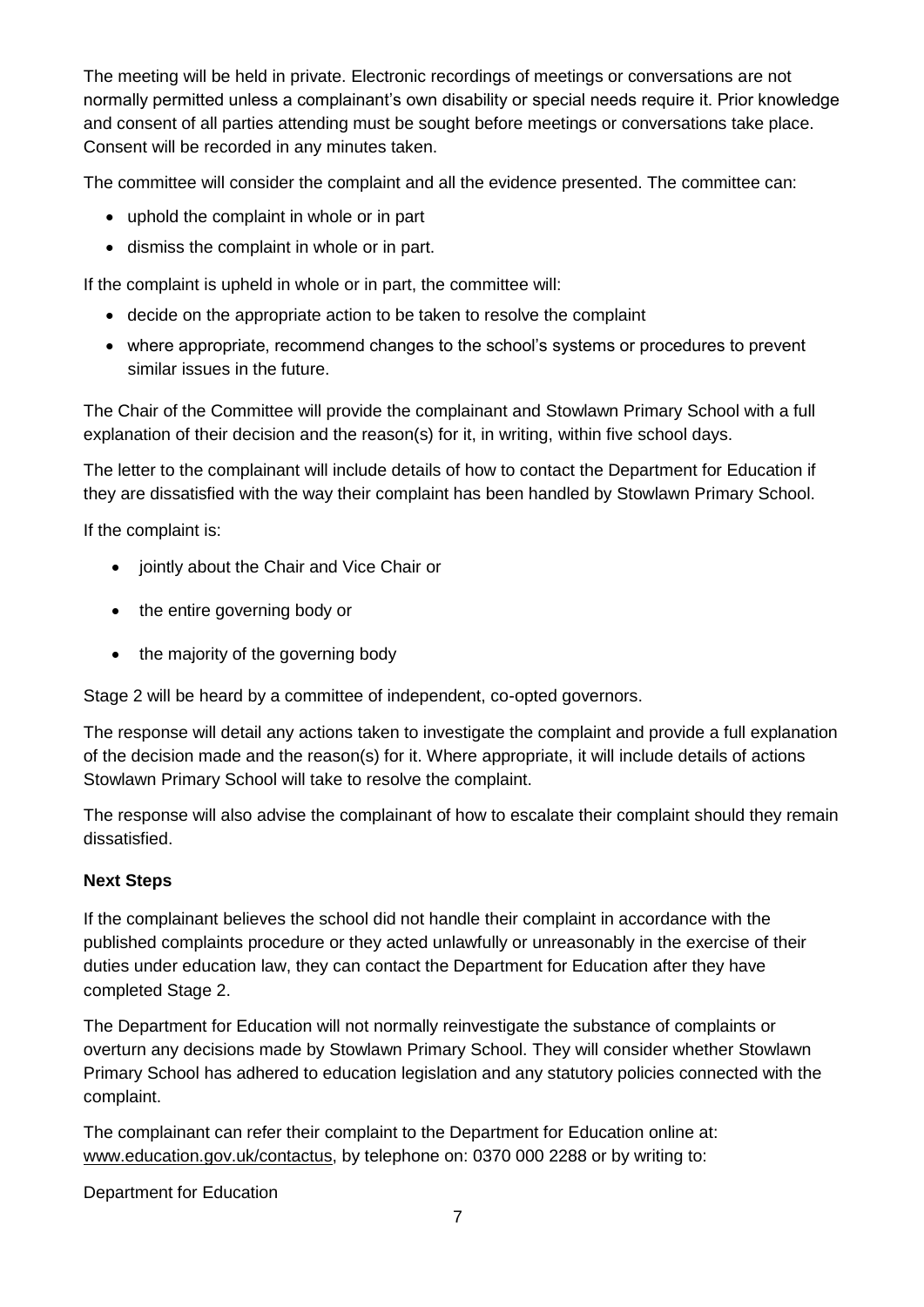Piccadilly Gate Store Street Manchester M1 2WD.

Roles and Responsibilities

### **Complainant**

The complainant will receive a more effective response to the complaint if they:

- explain the complaint in full as early as possible
- co-operate with the school in seeking a solution to the complaint
- respond promptly to requests for information or meetings or in agreeing the details of the complaint
- ask for assistance as needed
- treat all those involved in the complaint with respect
- refrain from publicising the details of their complaint on social media and respect confidentiality.

#### **Investigator**

The investigator's role is to establish the facts relevant to the complaint by:

- providing a comprehensive, open, transparent and fair consideration of the complaint through:
	- $\circ$  sensitive and thorough interviewing of the complainant to establish what has happened and who has been involved
	- o interviewing staff and children/young people and other people relevant to the complaint
	- o consideration of records and other relevant information
	- o analysing information
- liaising with the complainant and the complaints co-ordinator as appropriate to clarify what the complainant feels would put things right.

The investigator should:

- conduct interviews with an open mind and be prepared to persist in the questioning
- keep notes of interviews or arrange for an independent note taker to record minutes of the meeting
- ensure that any papers produced during the investigation are kept securely pending any appeal
- be mindful of the timescales to respond
- prepare a comprehensive report for the headteacher or complaints committee that sets out the facts, identifies solutions and recommends courses of action to resolve problems.

The headteacher or complaints committee will then determine whether to uphold or dismiss the complaint and communicate that decision to the complainant, providing the appropriate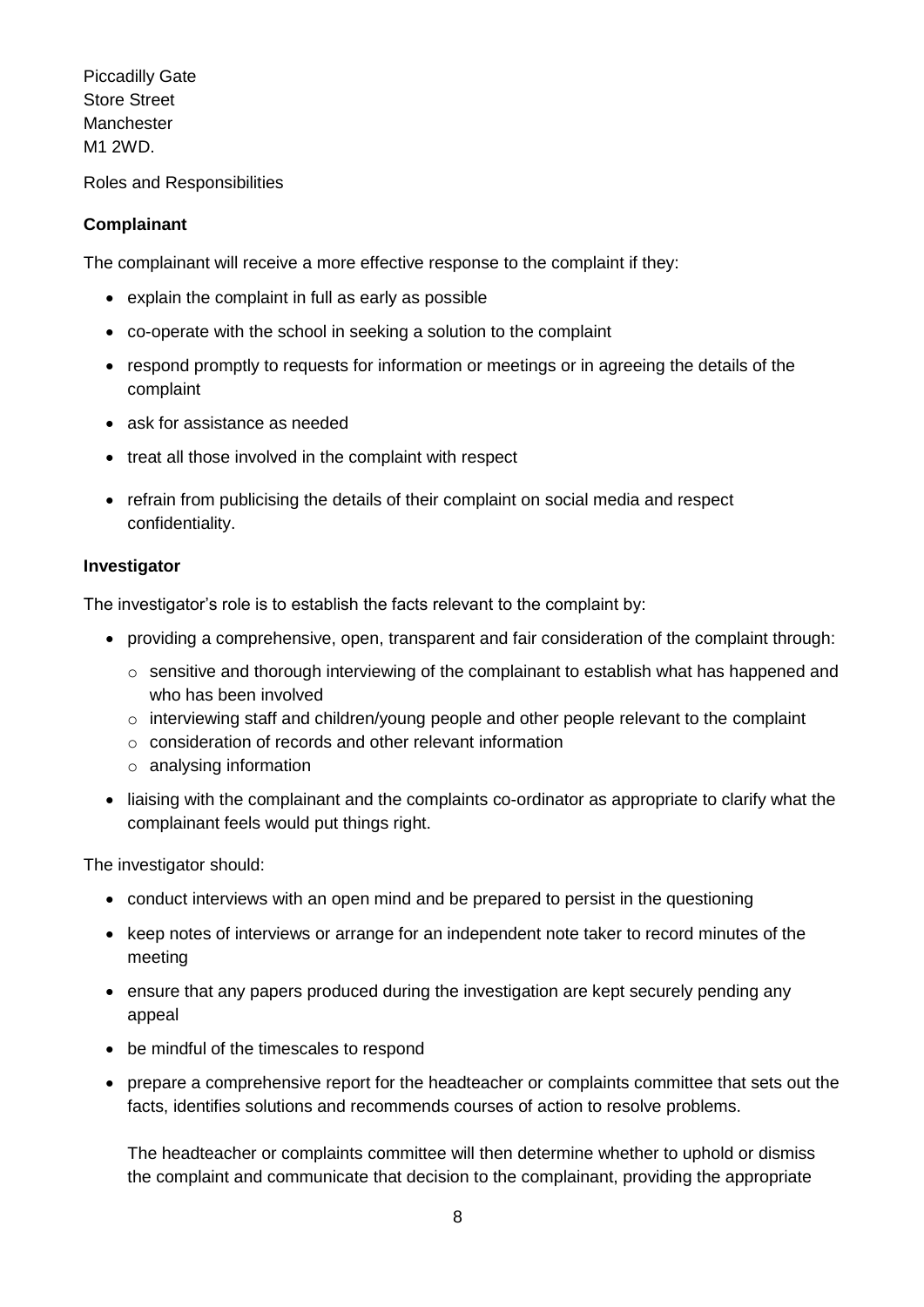escalation details.

## **Complaints Co-ordinator** (headteacher)

The complaints co-ordinator should:

- ensure that the complainant is fully updated at each stage of the procedure
- liaise with staff members, Chair of Governors, Clerk and LAs (if appropriate) to ensure the smooth running of the complaints procedure
- be aware of issues regarding:
	- $\circ$  sharing third party information
	- $\circ$  additional support. This may be needed by complainants when making a complaint including interpretation support or where the complainant is a child or young person
- keep records.

## **Clerk to the Governing Body**

The Clerk is the contact point for the complainant and the committee and should:

- ensure that all people involved in the complaint procedure are aware of their legal rights and duties, including any under legislation relating to school complaints, education law, the Equality Act 2010, the Freedom of Information Act 2000, the Data Protection Act (DPA) 2018 and the General Data Protection Regulations (GDPR)
- set the date, time and venue of the meeting, ensuring that the dates are convenient to all parties (if they are invited to attend) and that the venue and proceedings are accessible
- collate any written material relevant to the complaint (for example; stage 1 paperwork, school and complainant submissions) and send it to the parties in advance of the meeting within an agreed timescale
- record the proceedings
- circulate the minutes of the meeting
- notify all parties of the committee's decision.

# **Committee Chair**

The committee's chair, who is nominated in advance of the complaint meeting, should ensure that:

- both parties are asked (via the Clerk) to provide any additional information relating to the complaint by a specified date in advance of the meeting
- the meeting is conducted in an informal manner, is not adversarial, and that, if all parties are invited to attend, everyone is treated with respect and courtesy
- complainants who may not be used to speaking at such a meeting are put at ease. This is particularly important if the complainant is a child/young person
- the remit of the committee is explained to the complainant
- written material is seen by everyone in attendance, provided it does not breach confidentiality or any individual's rights to privacy under the DPA 2018 or GDPR.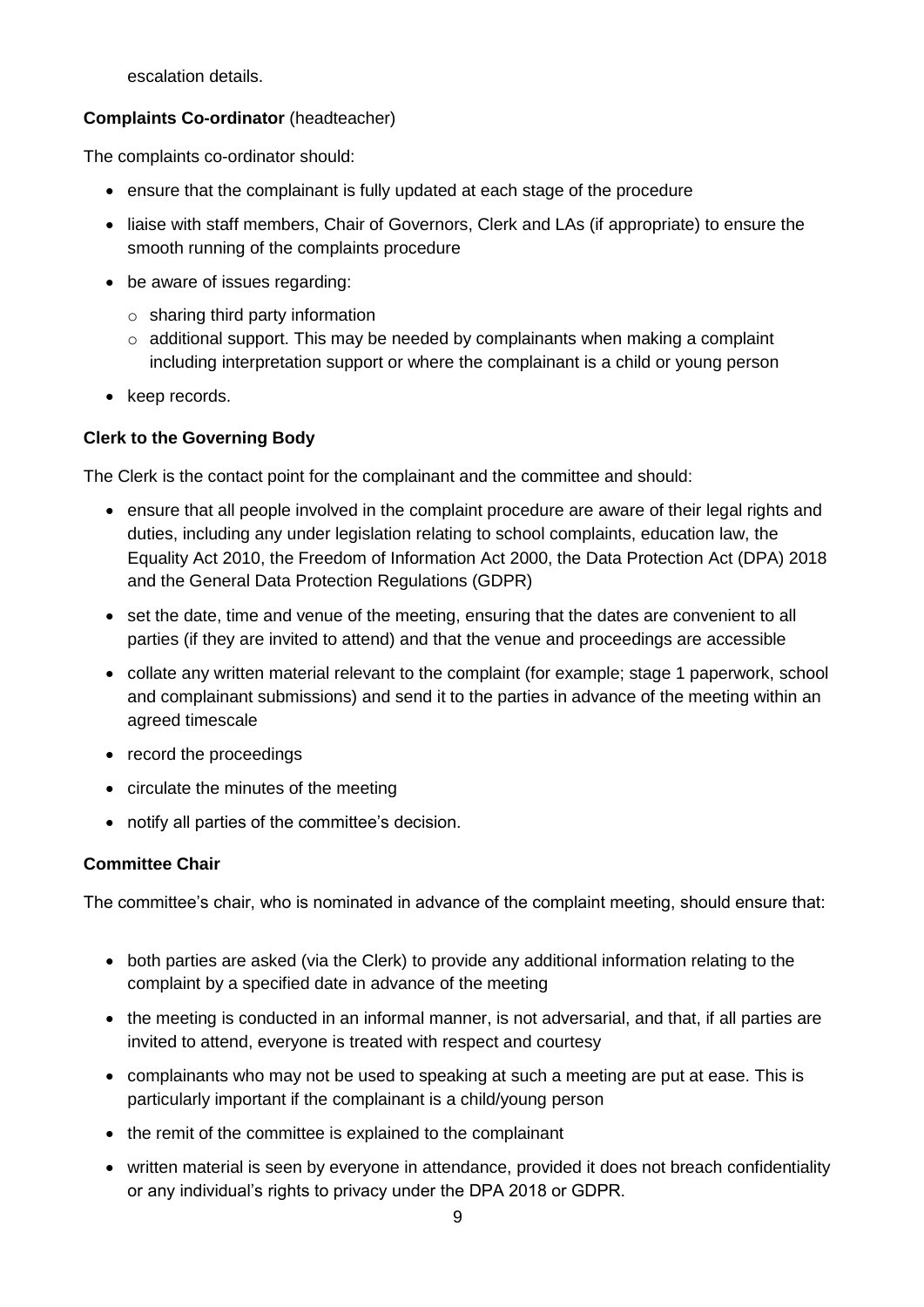If a new issue arises it would be useful to give everyone the opportunity to consider and comment upon it; this may require a short adjournment of the meeting

- both the complainant and the school are given the opportunity to make their case and seek clarity, either through written submissions ahead of the meeting or verbally in the meeting itself
- the issues are addressed
- key findings of fact are made
- the committee is open-minded and acts independently
- no member of the committee has an external interest in the outcome of the proceedings or any involvement in an earlier stage of the procedure
- the meeting is minuted
- they liaise with the Clerk (and complaints co-ordinator, if the school has one).

#### **Committee Member**

Committee members should be aware that:

• the meeting must be independent and impartial, and should be seen to be so

No governor may sit on the committee if they have had a prior involvement in the complaint or in the circumstances surrounding it.

• the aim of the meeting should be to resolve the complaint and achieve reconciliation between the school and the complainant

We recognise that the complainant might not be satisfied with the outcome if the meeting does not find in their favour. It may only be possible to establish the facts and make recommendations.

many complainants will feel nervous and inhibited in a formal setting

Parents/carers often feel emotional when discussing an issue that affects their child.

 extra care needs to be taken when the complainant is a child/young person and present during all or part of the meeting

Careful consideration of the atmosphere and proceedings should ensure that the child/young person does not feel intimidated.

The committee should respect the views of the child/young person and give them equal consideration to those of adults.

If the child/young person is the complainant, the committee should ask in advance if any support is needed to help them present their complaint. Where the child/young person's parent is the complainant, the committee should give the parent the opportunity to say which parts of the meeting, if any, the child/young person needs to attend.

However, the parent should be advised that agreement might not always be possible if the parent wishes the child/young person to attend a part of the meeting that the committee considers is not in the child/young person's best interests.

• the welfare of the child/young person is paramount.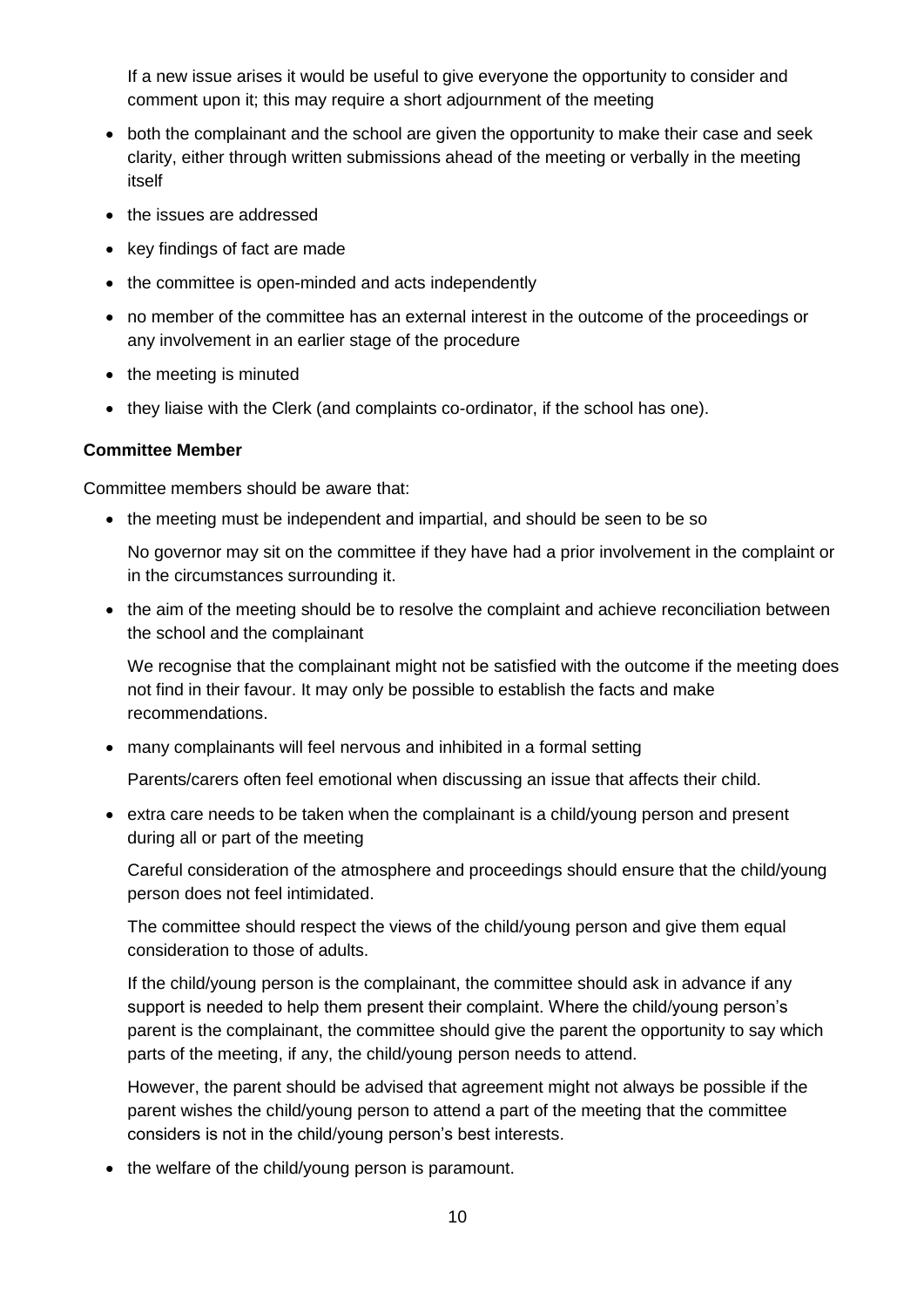# **Complaint Form**

Please complete and return to the headteacher who will acknowledge receipt and explain what action will be taken.

| Your name:                                                                                                     |
|----------------------------------------------------------------------------------------------------------------|
| Pupil's name (if relevant):                                                                                    |
| Your relationship to the pupil (if relevant):                                                                  |
| Address:                                                                                                       |
|                                                                                                                |
| Postcode:<br>Day time telephone number:<br>Evening telephone number:                                           |
| Please give details of your complaint, including whether you have spoken to anybody at<br>the school about it. |
|                                                                                                                |
|                                                                                                                |
|                                                                                                                |
|                                                                                                                |
|                                                                                                                |
|                                                                                                                |
|                                                                                                                |
|                                                                                                                |
|                                                                                                                |
|                                                                                                                |
|                                                                                                                |